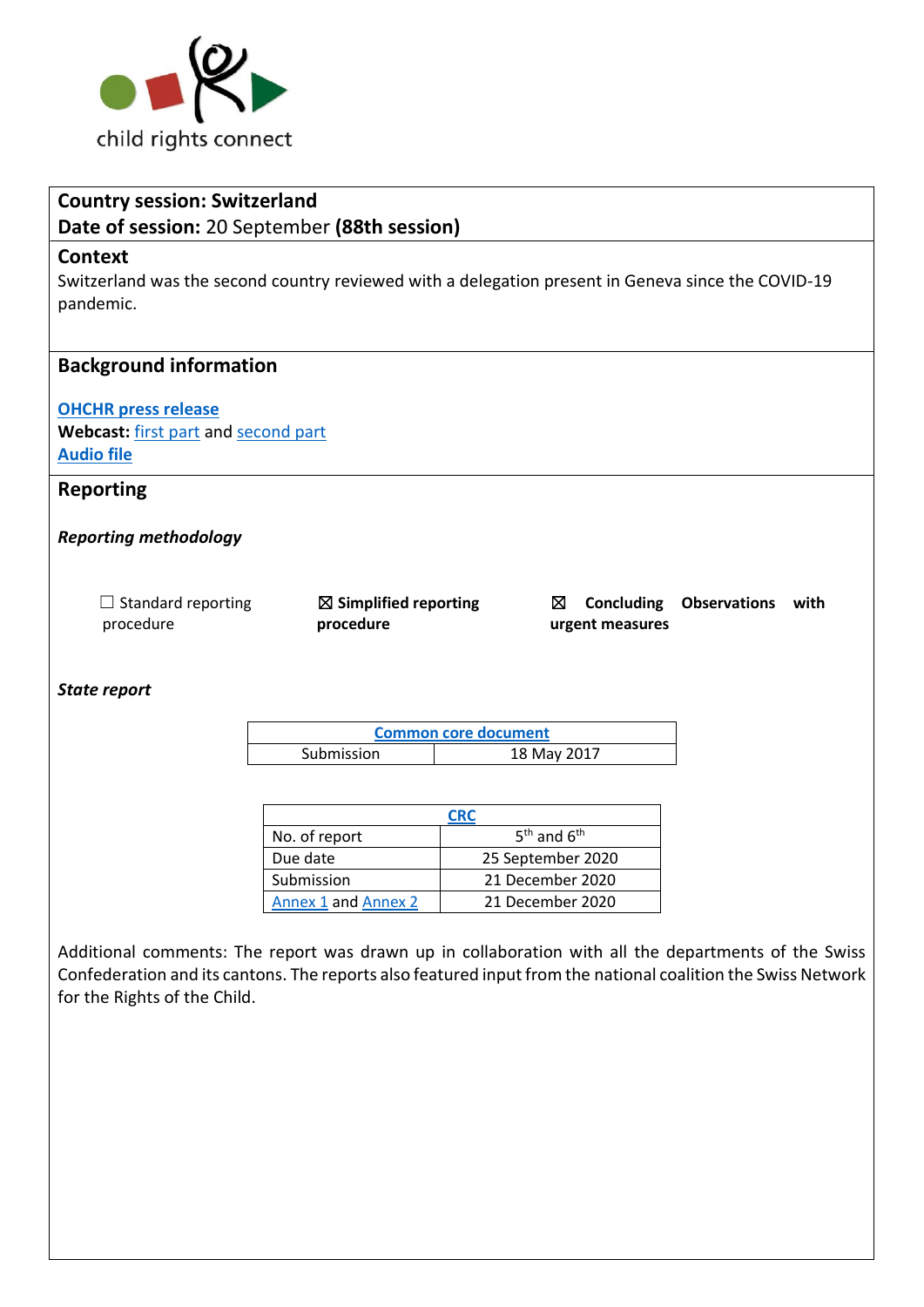

|             | <b>Written inputs</b>                                                                                                                                                                                                                                                                                                                                                                                                                                                                                                                                                                                            |
|-------------|------------------------------------------------------------------------------------------------------------------------------------------------------------------------------------------------------------------------------------------------------------------------------------------------------------------------------------------------------------------------------------------------------------------------------------------------------------------------------------------------------------------------------------------------------------------------------------------------------------------|
| <b>NGOs</b> | Association pour le dictionnaire des droits de l'enfant<br>Amnesty International<br>Association Autisme Genève<br>Association droits de l'enfant suisse orientale<br>Child Rights Network Switzerland<br><b>Fondation Pro Juventute</b><br>$\bullet$<br>Global Partnership to End Violence Against Children<br>Interaction<br>Stop IGM.org<br>Global Initiative to End All Corporal Punishment of Children<br>$\bullet$<br>Swiss Youth for Climate, Center for International Environmental Law<br><b>UNICEF Switzerland</b><br>Geneva Infant Feeding Association, International Baby Food Action<br>٠<br>Network |

# **State delegation**

The [delegation of](https://tbinternet.ohchr.org/_layouts/15/treatybodyexternal/Download.aspx?symbolno=INT%2fCRC%2fLOP%2fCHE%2f46717&Lang=en) Switzerland was large and technical, with a multi-sectoral and multi-level composition. The delegation of Switzerland consisted of representatives of the Confederation (the central government) as well as the cantons (regional governments). It further included the President and representatives of the Conference of Cantonal Directors of Social Affairs; the Swiss Conference of Cantonal Directors of Public Education; the Federal Office of Social Insurance; the Federal Office of Justice; the Federal Department of Foreign Affairs; the State Secretariat for Migration; the Federal Office of Police; the Federal Office of Public Health; and the Permanent Mission of Switzerland to the United Nations Office and other international organizations in Geneva.

# **Committee's Task Force members**

| Name & Last Name                  | Country        |
|-----------------------------------|----------------|
| Hynd Ayoubi-Idrissi (coordinator) | <b>Morocco</b> |
| Clarence Nelson                   | Samoa          |
| Luis Pedernera                    | Uruguay        |
| Gehad Madi                        | Egypt          |
| Aïssatou Alassane Sidikou         | Niger          |
| Zara Ratou                        | Chad           |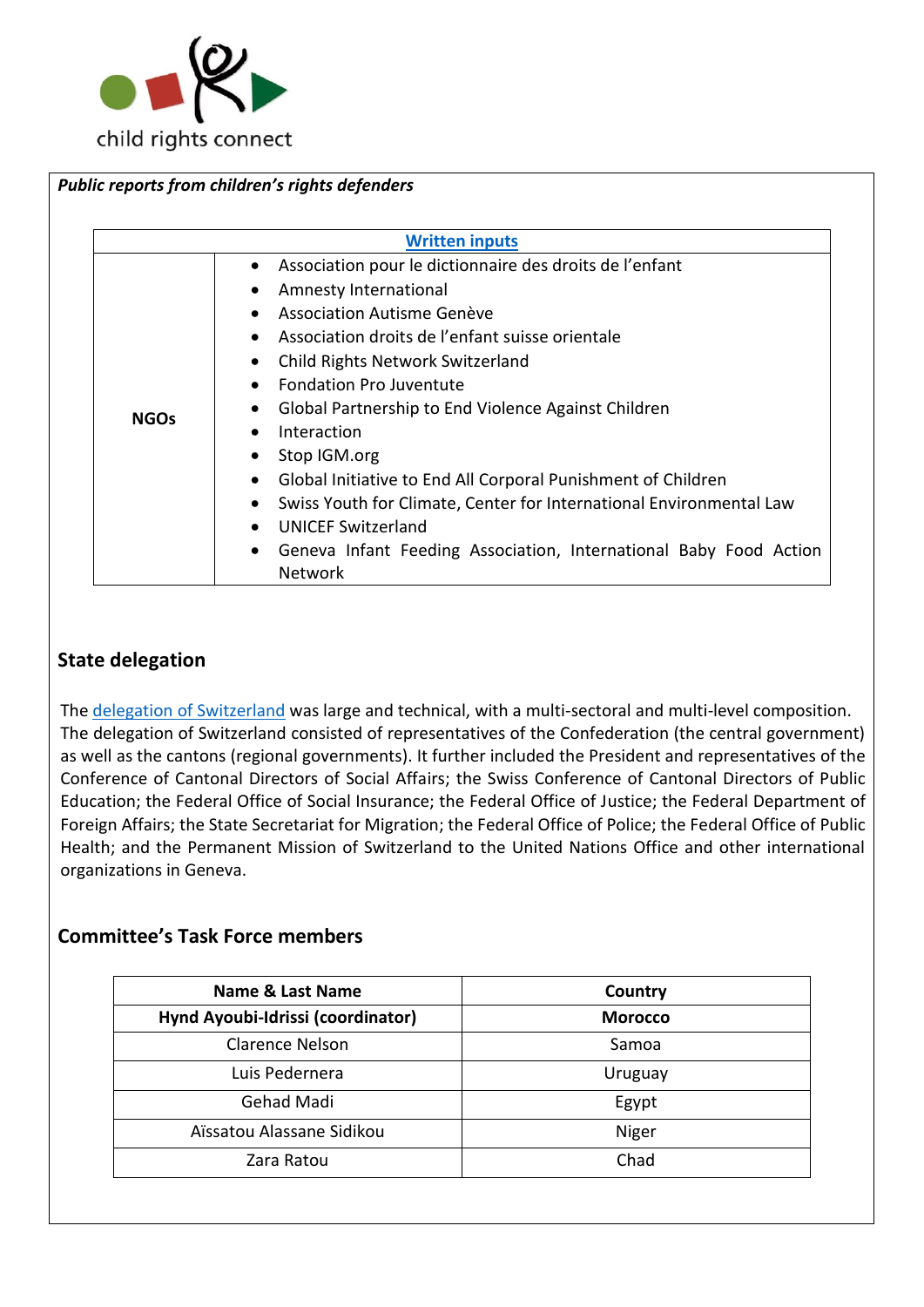

#### **Dialogue description**

# i. Character of the dialogue

The atmosphere of the dialogue was cooperative and dynamic. The answers provided by the Swiss delegation were very precise and technical. The delegation answered almost all the questions of the Committee members.

# ii. General assessment made by the Committee

The Committee welcomed the various legislative, institutional and policy measures taken by the State party to implement the Convention, including the ratification of the Optional Protocol to the Convention on the Rights of the Child on a Communications Procedure.

iii. Main issues discussed:

# **General Measures of Implementation**

- − **Coordination:** The Committee noted the efforts made in terms of coordination. The Committee nevertheless asked about the measures envisaged to implement cantonal or national coordination. The delegation replied that child and youth policies were particularly the responsibility of the Conference of Cantonal Directors of Social Affairs (CDAS). A task force had been created to deal with the impact of the COVID-19 pandemic on children and young people under the leadership of the Conference of Cantonal Directors of Social Affairs.
- − **Legislation:** With regard to legislation, the Committee welcomed the state's achievements since 2015. The Committee asked the delegation about the compliance of these cantonal and federal laws with the Convention on the Rights of the Child and its Optional Protocols. Two consultations are planned (external and internal).
- − **Data collection:** The Committee noted that many cantons are making progress in this area, but there is no centralized system. Therefore, it asked the delegation to inform them about the measures envisaged to use a data collection system at the federal level. The delegation responded that although there are no statistics at the national level on child abuse, a large amount of data is included in the annex to their State report. The delegation also expressed the wish of the Federal Council to collect data at the federal level. The delegation also informed the Committee that a platform named "CasaData" has been set up to be able to provide data on children in alternative care.
- − **Independent monitoring:** The Committee noted that a National Human Rights Institution is planned to be established for 2023 but asked if regional mediation mechanisms are planned to be created to ensure follow-up. The delegation replied that a wide range of services, divided between federal, cantonal, and communal actors, exist. Private organizations are also involved in mediation. The government is also in charge of submitting to the parliament a draft law on mediation for children at federal level.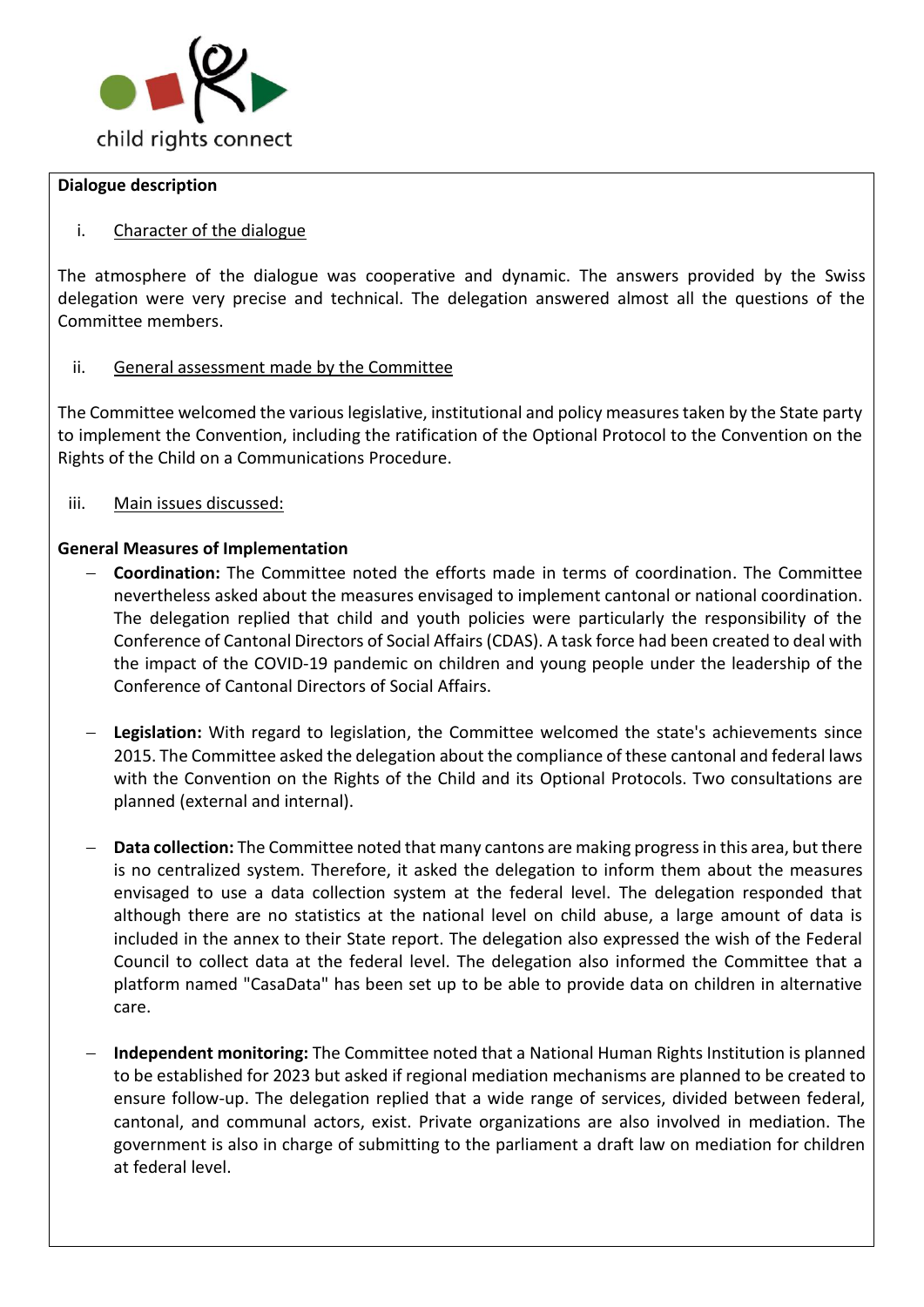

### **Civil Rights and Freedoms**

- **Freedom of expression, association and peaceful assembly:** The Committee referred to the recently adopted Federal Act on Police Measures to Combat Terrorism, recalling that many voices were raised against this law. The Committee therefore wanted to know if the State planned to revise this law. The delegation of Switzerland recalled that citizens approved this law in June 2021. In addition, the preventive police measures will be subject to consultation. The delegation also stressed that educational measures should be preferred to judicial measures.

#### **Basic Health and Welfare**

- **Children with disabilities:** The Committee asked whether the views of civil society organisations representing the interests of children with disabilities are considered. The delegation replied that a working group on disability policies brings together all stakeholders and that NGOs always participate. Two meetings are held every year. The Committee then asked the delegation about education for children with disabilities, and inclusive education for children with autism. In response, the delegation pointed out that 97% of children with disabilities attend a normal school and that in a few years this figure will reach 100%. Indeed, since the 2004 law, children with disabilities are no longer sent to a special class. Furthermore, the delegation said that health insurance covers children with autism and that the number of people working with these children has increased.

#### **Special Protection measures**

- **Juvenile Justice:** The Committee stressed that the age of criminal responsibility of 10 years is very low. The delegation replied that the system should be understood in the light of Swiss juvenile criminal law. It clarified that in the first place, precautionary measures are put in place and only then are sanctions taken. Furthermore, detention is carried out in juvenile detention centres and no minors are put in prison.

#### **Stateless and undocumented children:**

The Committee asked for clarification on the legislation concerning children of undocumented parents. Switzerland recalled that although it has ratified a number of instruments on this subject, it has not ratified the UN Convention on the Reduction of Statelessness or the European Convention on Nationality. The principle of the right to nationality is indeed not recognised in the Swiss legal system. However, any minor who is stateless may, since 2006, have the possibility to apply for facilitated naturalization. Furthermore, the delegation explained that the right to go to school is more important than administrative problems and police measures. These children can therefore go to school.

#### **Recommendations of the Committee**

In its [Concluding Observations,](https://tbinternet.ohchr.org/_layouts/15/treatybodyexternal/Download.aspx?symbolno=CRC%2fC%2fCHE%2fCO%2f5-6&Lang=en) the Committee drew the State party's attention to the need for urgent measures concerning the following areas:

**- Data collection:** The Committee urges the State party to **create an integrated, comprehensive and standardized data collection and management system** covering all areas of the Convention, with disaggregated data.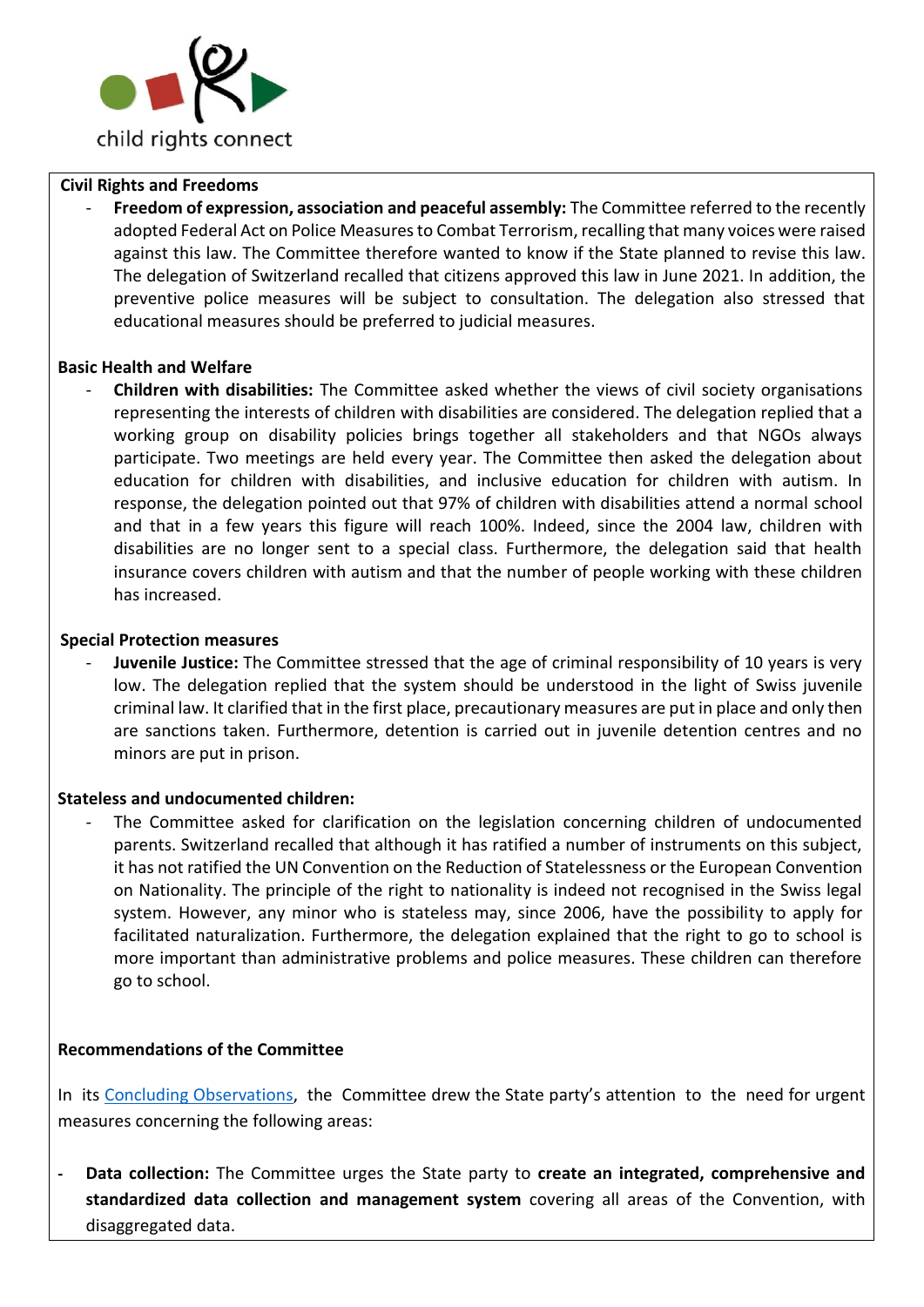

- **- Non-discrimination:** The Committee recommends that the State party **ensure that all forms of discrimination are prohibited** by law. The State party should also **evaluate**, with the participation of children and civil society, **existing measures aimed at combating discrimination** against children in disadvantaged situations and **develop policies and awareness-raising measures aimed at addressing the root causes of** *de facto* **discrimination**.
- **- Corporal punishment:** The Committee strongly urges the State party to **explicitly prohibit, as a matter of priority, corporal punishment in law in all settings, including in the home, schools, childcare institutions, alternative care settings and penal institutions**; and **allocate sufficient resources to awareness-raising campaigns** aimed at promoting positive, non-violent and participatory forms of childrearing and discipline and underscoring the adverse consequences of corporal punishment.
- **- Children with disabilities:** The Committee recommends that the State party **strengthen the right to inclusive education** in mainstream schools for all children with disabilities, including children with autism and children with learning difficulties, and **provide clear guidance** to cantons that still apply a segregated approach. The State party should also **strengthen the training of teachers and professionals in integrated classes** providing individual support and due attention to children with disabilities, and **increase the amount of support available to such children**. The State party must legally **prohibit the practice of "packing" children in the public and private sectors and promote specialisation in autism among health professionals** and **expand the provision of adequate support services for children with disabilities**. Finally, the Committee recommends that the State party ensure **training, counselling and related support** continues for parents of children with disabilities and undertake a**wareness-raising campaigns in order to combat stigmatization of and discrimination against children with disabilities,**  as well as **promote a positive image of such children** as rights-holders, with respect for their evolving capacities on an equal basis with other children.
- **- Asylum-seeking, refugee and migrant children:** The Committee recommends that the State party ensure that authorities in charge of asylum procedures comply with the right of the child **to have his or her best interests taken as a primary consideration** in all decisions related to the transfer, detention or deportation of any asylum-seeking or refugee child. The State party must also **establish age determination procedures** which respect the privacy and integrity of the child, include multi-disciplinary assessments of the child's maturity and level of development and respect the legal principle of the benefit of the doubt. The Committee recommends that Switzerland ensure that all unaccompanied children are **assigned a person of trust** and **clarify the respective roles** of a person of trust and a legal representative of unaccompanied children. Finally, the State party needs to **ensure that children under the age of 18 are not detained because of their migration status**.
- **- Administration of child justice:** The Committee recommends that the State party **raise the age of criminal responsibility** to at least 14 years of age, in accordance with the Convention and international standards but also **broaden the conditions under which an official legal defence may be appointed for**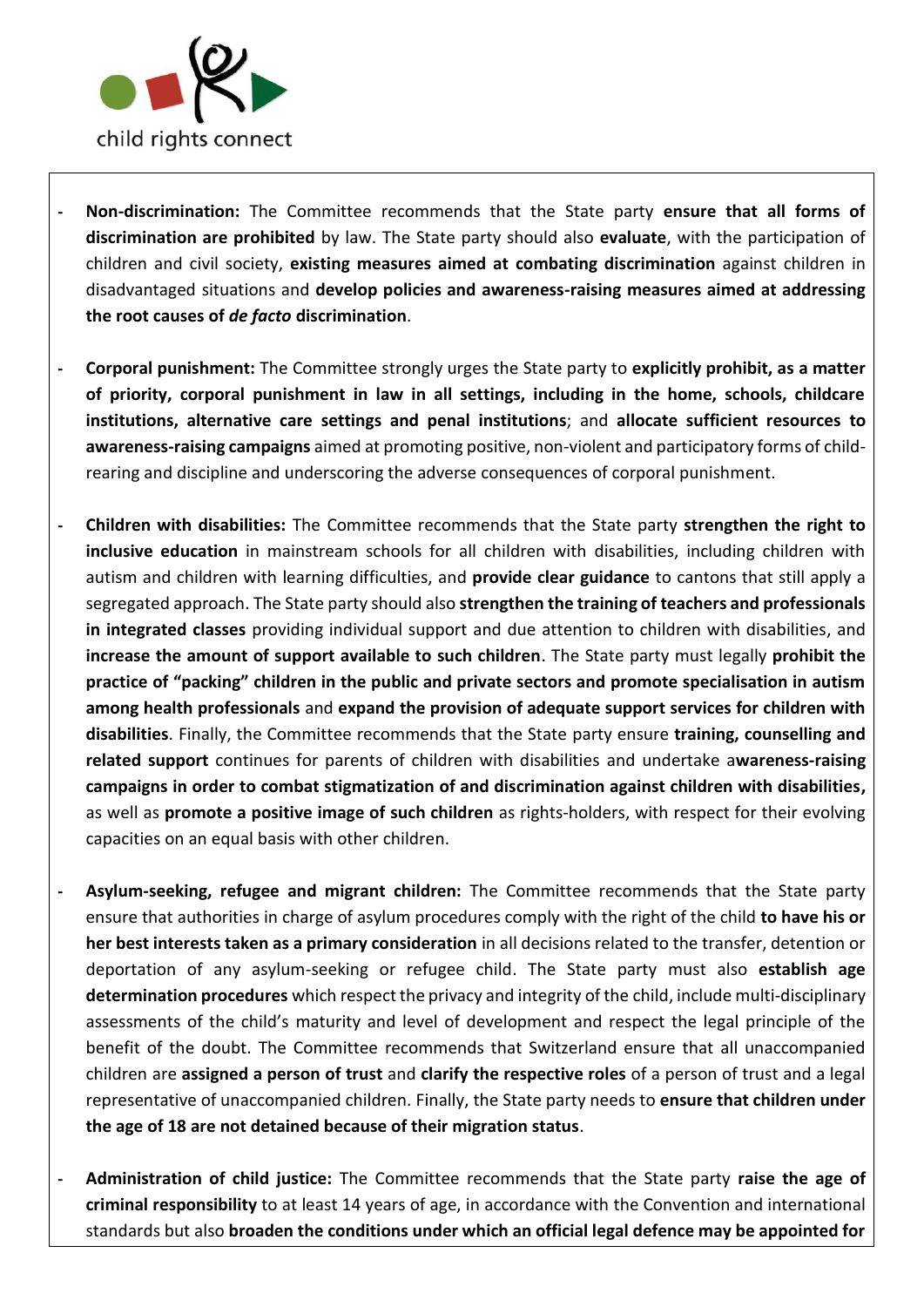

**children facing criminal charges**, with a view to ensuring that effective legal representation is provided, free of charge, to all children who need it. The State party should also **allocate sufficient human, technical and financial resources for the systematic training of all professionals working with the child justice system**, and **ensure that all cantons have taken measures to prevent the placement of children together with adults** during police custody, pre-trial detention, administrative detention and youth welfare placement in all cantons.

The Committee drew the State party's attention to the recommendations concerning the following areas:

- **-** General Measures of implementation: **Reservations; legislation; comprehensive policy and strategy; coordination; allocation of resources; independent monitoring; dissemination awareness-raising and training; cooperation with civil society; children's rights and the business sector**
- **-** General principles: **best interests of the child; respect for the views of the child**
- **-** Civil rights and freedoms: **birth registration and nationality; right to identity; freedom of expression association and peaceful assembly, right to privacy and access to appropriate information**
- **-** Violence against children: **torture and other cruel, inhuman or degrading treatment or punishment**; **violence, including abuse, sexual exploitation and online violence**; **harmful practices**
- **-** Family environment and alternative care: **family environment; children deprived of a family environment; adoption**
- **-** Basic health and welfare: **health and health services; mental health; impact of climate change on the rights of the child; standard of living**
- **-** Education leisure and cultural activities: **early care and education, including vocational training; human rights education**
- **-** Special protection measures: **children without a regular residence status ("sans-papier")**

# **Sustainable Development Goals**

Throughout its Concluding Observations the Committee referred to the following targets:

- 10.3 to ensure that all forms of discrimination are prohibited by law
- 16.2 regarding the investigation of allegations of cruel treatment or punishment of children
- 5.2, 16.1, 16.2 regarding violence, including abuse, sexual exploitation and online violence
- 3.4 to promote mental health and wellbeing
- 3.9, 13.5 to reduce greenhouse gas emissions
- 1.2 to ensure that all children have an adequate standard of living throughout its territory
- 4.1, 4.2, 4.3, 4.4, 4.5 regarding inclusive and equitable quality education for children in disadvantaged groups
- 4.7 to promote the development of a culture of human rights in the education system